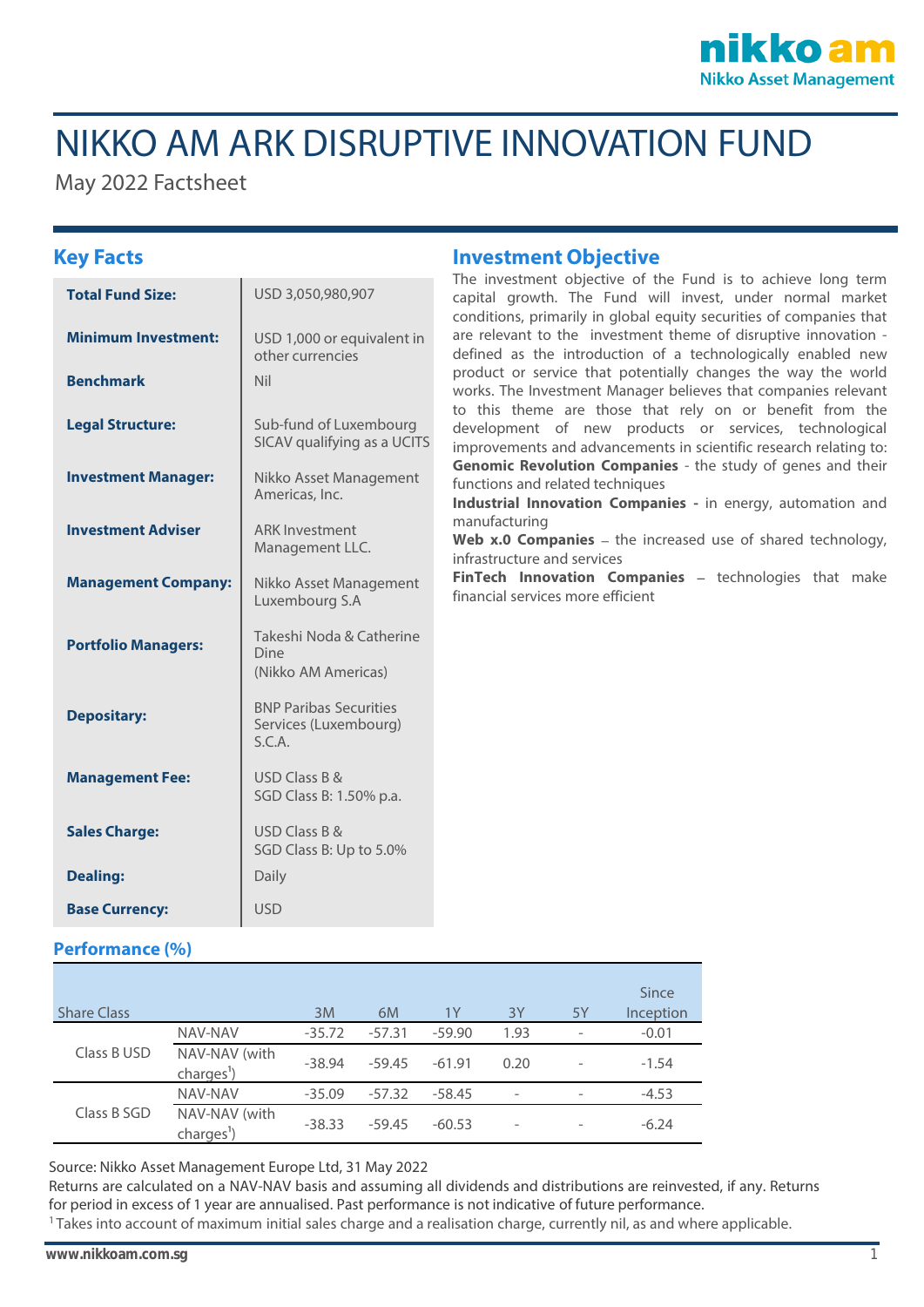### **Fund Holdings**

| <b>Top 10 Holdings</b>            | <b>Weight</b> |
|-----------------------------------|---------------|
| Zoom Video Communications Inc     | 8.9%          |
| Tesla Motors, Inc.                | 8.8%          |
| Roku Inc                          | 8.3%          |
| Block, Inc                        | 5.5%          |
| Coinbase Global Inc               | 4.9%          |
| <b>Crispr Therapeutics Ag</b>     | 4.9%          |
| <b>Exact Sciences Corporation</b> | 4.6%          |
| Teladoc Health, Inc.              | 4.3%          |
| Twilio, Inc. Class A              | 4.1%          |
| Uipath Inc                        | 3.8%          |

| <b>Market Cap</b>                                  | Weight |
|----------------------------------------------------|--------|
| Large Cap (b/t USD 10Billion and USD<br>50Billion) | 37.7%  |
| Mid Cap (b/t USD 2Billion and USD<br>10Billion)    | 33.3%  |
| Mega Cap (over USD 50Billion)                      | 15.4%  |
| Small Cap (Less than USD 2Billion)                 | 13.4%  |
|                                                    |        |

| <b>Currency</b> | Weight* |
|-----------------|---------|
| <b>USD</b>      |         |

# nikko am

### **Portfolio**

| <b>Fund Composition*</b>        | Weight   |  |
|---------------------------------|----------|--|
| <b>Cloud Computing</b>          | 18.14%   |  |
| Digital Media                   | 13.66%   |  |
| <b>Gene Therapy</b>             | 8.68%    |  |
| E-Commerce                      | 7.72%    |  |
| Instrumentation                 | 5.87%    |  |
| Big Data & Machine Learning     | 5.82%    |  |
| Blockchain & P2P                | 5.71%    |  |
| Mobile                          | 5.46%    |  |
| Internet of Things              | 5.26%    |  |
| <b>Bioinformatics</b>           | 4.49%    |  |
| <b>Molecular Diagnostics</b>    | 4.35%    |  |
| 3D Printing                     | 3.33%    |  |
| <b>Beyond DNA</b>               | 3.29%    |  |
| <b>Energy Storage</b>           | 2.88%    |  |
| <b>Autonomous Vehicles</b>      | 2.12%    |  |
| <b>Social Platforms</b>         | 1.23%    |  |
| Development of Infrastructure   | 0.89%    |  |
| Robotics                        | 0.57%    |  |
| <b>Targeted Therapeutics</b>    | 0.25%    |  |
| <b>Next Generation Oncology</b> | 0.20%    |  |
| Stem Cells                      | $0.00\%$ |  |



### **Sector Allocation Country Allocation**



Note: Only positive value information is displayed

### **Fund Information**

| <b>Share Class</b> | <b>Inception Date</b> | <b>NAV</b> | ISIN         | <b>Bloomberg Ticker</b> |
|--------------------|-----------------------|------------|--------------|-------------------------|
| SGD Class B        | 26 July 2019          | SGD 8.762  | LU1861559042 | NIKADBS I X             |
| USD Class B        | 31 January 2019       | lisd 9 997 | LU1861558580 | <b>NIKADBU I X</b>      |

Source: Nikko Asset Management Asia Limited as of 31 May 2022.